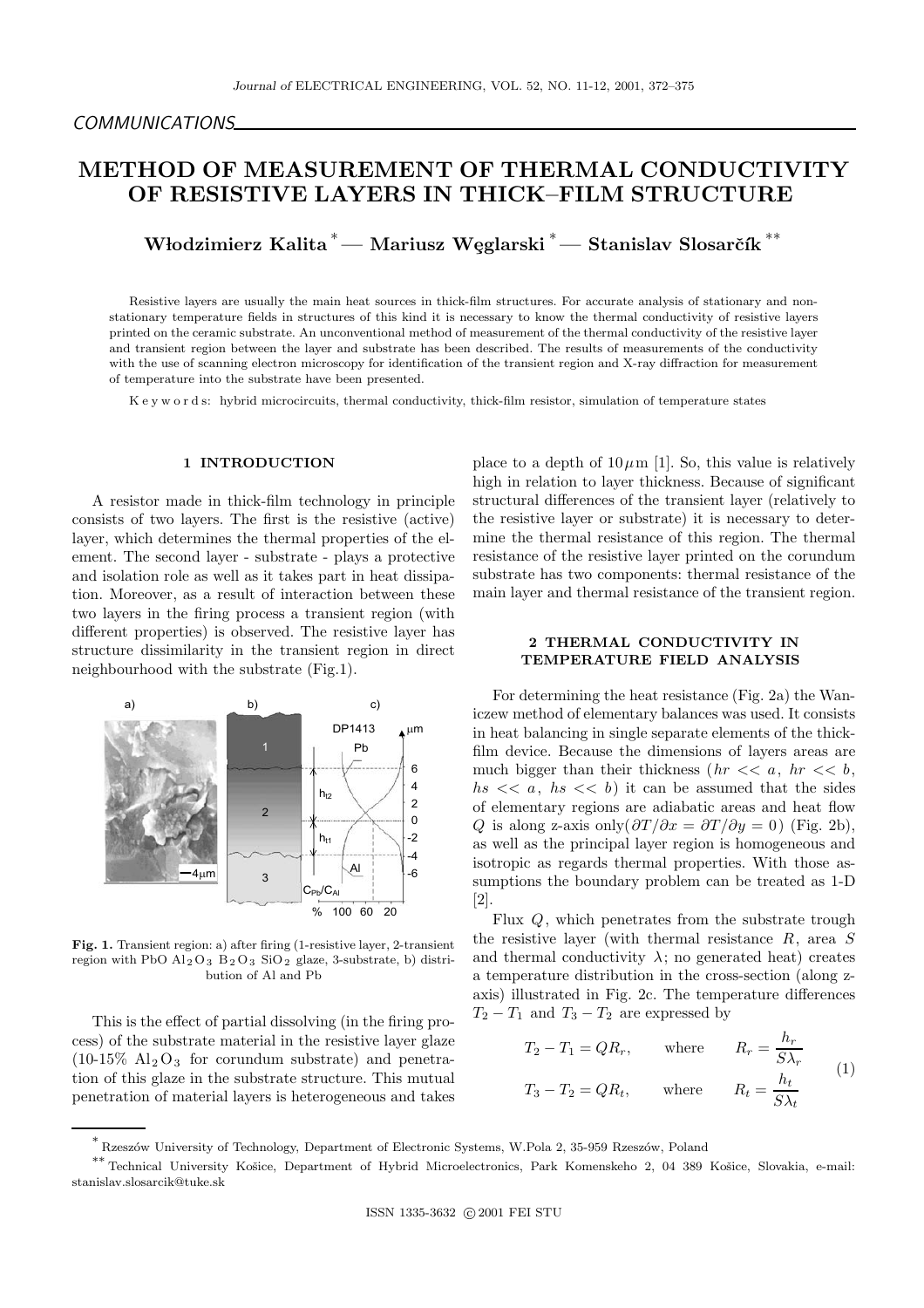Equation (1) can be the basis to experimental estimation

$$
q = -\lambda \nabla T
$$
, where  $\nabla T = \frac{\partial T}{\partial z}$  (2)

of the  $R_r$  and  $R_t$  value but determination of temperature  $T_2$  (directly over transient layer) is a big problem.



Fig. 2. Resistor in thick-film: a) spatial configuration, b) heat flow, c) temperature profile  $(T_1$  - surface temperature,  $T_2$  - temperature resistive layer directly over transient region,  $T_3$  - substrate temperature directly under resistive layer

Also knowing the material thermal conductivity is insufficient because of geometrical-structural heterogeneity of the transient region. For those reasons two circuits with different thickness of resistive layer  $h'_r$  and  $h''_r$  have been considered to determine the above mentioned thermal resistances. It was assumed that in both cases the heat flux as well as temperature of layer surface have the same values:  $Q' = Q'' = Q$ ;  $T'_1 = T''_1 = T$  (indexes ' and " refer to particular values of layers with thickness  $h'_r$  and  $h''_r$ , respectively). From the systems of equations (1) for  $h'_r$ and  $h_r''$  the following expression can be obtained

$$
T_3' - T_3'' = Q(R_r' - R_r'')
$$
 (3)

which after taking account the relation  $R''_r = R'_r \cdot h''_r / h'_r$ leads to equation

$$
R'_{r} = \frac{h'_{r} (T'_{3} - T''_{3})}{Q (h'_{r} - h''_{r})}
$$
\n(4)

The measurement of temperature  $T_3'$  and  $T_3''$  (on the substrate under resistive layer) and determination of the heat flux power on the basisi of the product  $Q = g \cdot S$  (g is power density) allows to calculate the heat conductivity

$$
\lambda_r = \frac{h'_r - h''_r}{T'_3 - T''_3}g \quad \text{where} \quad \lambda'_r = \lambda''_r = \lambda \tag{5}
$$

$$
R_{t} = \frac{h'_{r} (T''_{3} - T_{1}) - h''_{r} (T'_{3} - T_{1})}{Q (h'_{r} - h''_{r})}
$$
(6)  

$$
g h_{t} (h'_{r} - h''_{r})
$$

$$
\lambda_t = \frac{g h_t (h'_r - h''_r)}{h'_r (T''_3 - T_1) - h''_r (T'_3 - T_1)}
$$

After similar transformations of equation (1) expression can be established which describes the thermal resistance of the transient region.

## 3 EXPERIMENTS

Expressions (5) and (6) are the basis for determining the thermal resistance value of the resistive layer referred to the substrate. It requires establishing of the values  $h_r$ and  $T_1$ . In the experimental investigations the layer thickness  $h_r$  was established using the gravimetric method [3], which guarantees high accuracy with taking into account irregularity of the surface. Temperature  $T_1$  was measured using a point IR method. Another problem is the measurement of substrate temperature under resistive layer  $T_3$ . A special test method has been elaborated on the basis of X-ray diffraction. It is based on the determination of the changes of crystal lattice in the substrate material (using diffraction method) under temperature changes. It requires establishing X-ray penetration depth in the tested region and layer thickness (which is the source of information in the form of diffraction lines). The calibration of the diffractometer should be also made before tests. It consists in establishing of a unique dependence between the diffraction lines and temperature value of the examined material layer. The intensity of the radiation beam  $I_z$  after transition through the material layer with thickness z can be described by formula [4]

$$
I_z = I_0 e^{-\mu z} \tag{7}
$$

where  $I_0$  means the intensity of the incident beam and  $\mu$ is the coefficient of linear absorption. Analogous methods of  $\mu$  coefficient determination are not useful for a heterogeneous structure of the resistive layer. For those reasons an indirect experimental method was used. It consists in measuring the intensity of diffraction lines  $I_{zs}$  from the substrate without a resistive layer and measuring the same line  $I_{zr}$  with the resistive layer (Fig.3).



Fig. 3. The idea of measurement of linear absorption coefficient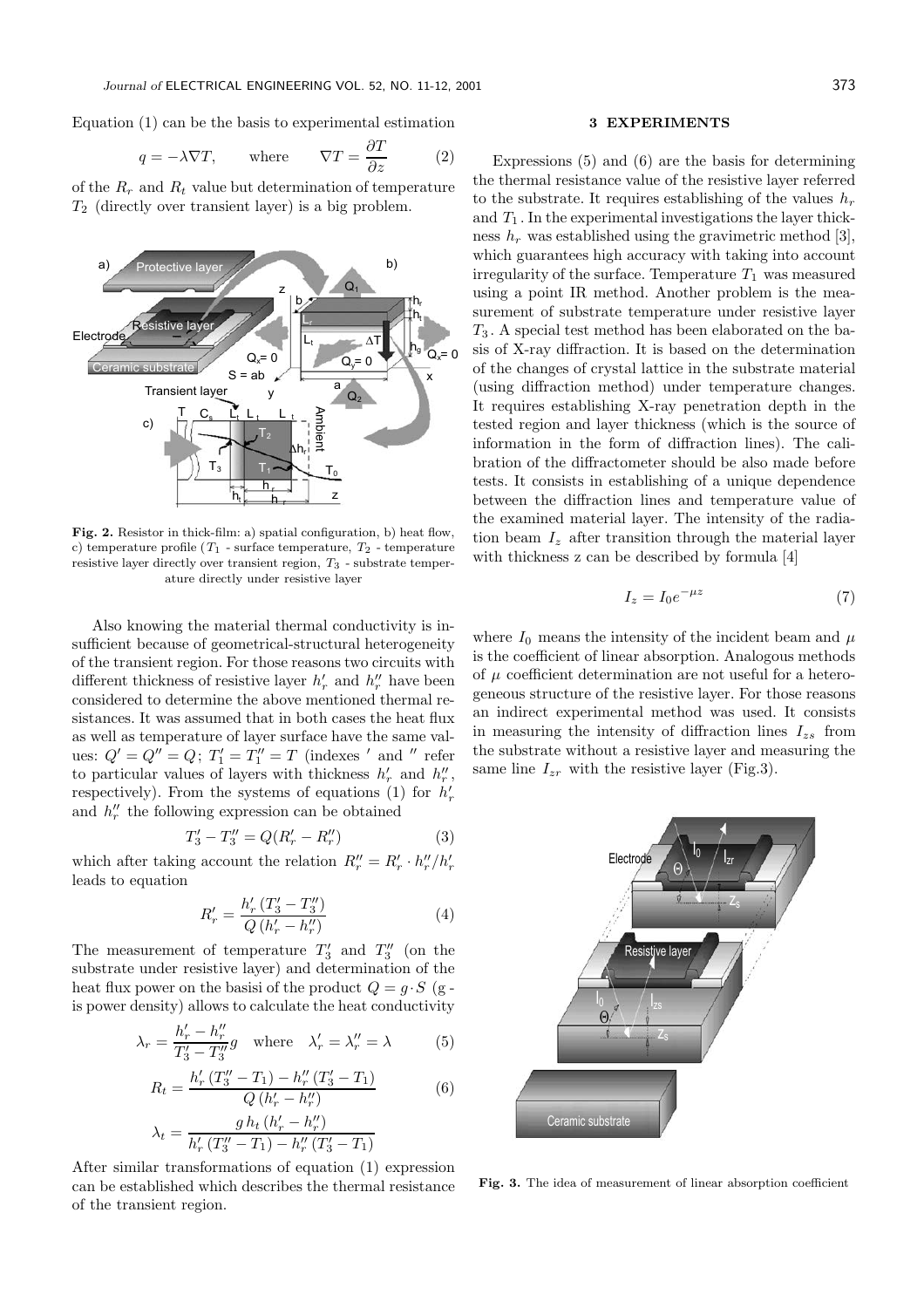The intensity of the diffraction line can be determined on the basis of expression (7) and for the first and second case is given by equations

$$
I_{zs} = I_o \exp\left(-\frac{2\mu'}{\sin \Theta} z_s\right) \tag{8}
$$

$$
I_{zr} = I_o \exp\left(-\frac{2\mu'}{\sin\Theta}z_s - \frac{2\mu}{\sin\Theta}z_r\right)
$$

where  $|Theta$  means the Bragg angle,  $\mu$  is the linear absorption coefficient of the substrate material,  $z_s$  is the depth of penetration of radiation in the substrate and  $z_r$  is the known thickness of the resistive layer. Simple transformations of equations (8) lead to formula

$$
\mu = \frac{\sin \Theta}{2z_r} \ln \frac{I_{zs}}{I_{zr}} \tag{9}
$$

which allows to determine coefficient  $\mu$  from diffraction measurements of  $I_{zs}$  and  $I_{zr}$ . The measurement of the linear absorption coefficient allows establishing the effective depth of penetration of radiation in resistive layer and substrate from equation

$$
G_z = 1 - \exp\left(-\frac{2\mu}{\sin \Theta} z\right) \tag{10}
$$

which describes part  $G_z$  of the total intensity of radiation beam from the material layer with depth  $z$ . It allows to estimate the thickness of the resistive layer and diffraction angles where are possible reflections from the substrate carrying information about the temperature directly under layer.

The above-mentioned analysis is the basis to using the X-ray diffractometer for temperature measurements. The temperature change causes a volume change of the crystal lattice cells in the analysed region. As a result, displacement of diffraction lines is observed. For this reason the measurement of temperature  $T_3$  was based on the determination of displacement of one diffraction line. It required calibration of the diffractometer for the mentioned line in accordance with expression

$$
\Theta = f(T) \tag{11}
$$

Experimental investigations for determination of the heat resistance of the resistive layer consist of four steps: preparation of samples, calibration of the diffractometer, measurement of temperature in samples and establishing of heat resistance.

For the laboratory tests three resistive compositions based on ruthenate (with different gravimetric compositions and sheet resistances) were selected (Tab.1).

Table 1. Compositions of samples

|   | No Ruthenate Glaze |    | $R_0$     | $\mu$ |  |
|---|--------------------|----|-----------|-------|--|
|   |                    |    | $k\Omega$ | cm    |  |
|   | 49                 | 51 | 0.3       | 1000  |  |
| 2 | 37                 | 63 | $1.7\,$   | 960   |  |
| 3 | 18                 | 82 | 230.0     | 940   |  |

For those compositions the linear absorption coefficient and thickness of investigated layers have been determined. After this, the depth of radiation penetration (for selected line with deflection angle  $2\Theta = 150$  deg) in layers on the basis of particular composition was established (Fig.4).



Fig. 4.  $G_z$  vs z for composition with  $\mu$  from Table 1 and  $2\Theta = 150$ 

Calibration of the diffractometer was carried out using a high temperature unit. It allowed determining the dependence (11) for the above-mentioned line. On a substrate with dimensions  $30 \times 50 \times 0.6$  mm resistive layers with area  $25 \times 39$  mm and thickness 9 to 16  $\mu$ m were printed. From one side of the substrate the layer was used for measuring, from the other side was the source of heat flux penetrating through the investigated area (Fig.5). The heat flux with the same power was obtained by ensuring the same temperature  $(T_1 = 425K)$  on the surface. It was dependent on power  $P$  (about 7W) supplied to heating layer 3 controlled using IR and compensation thermometers.



Fig. 5. Idea of making of the test samples